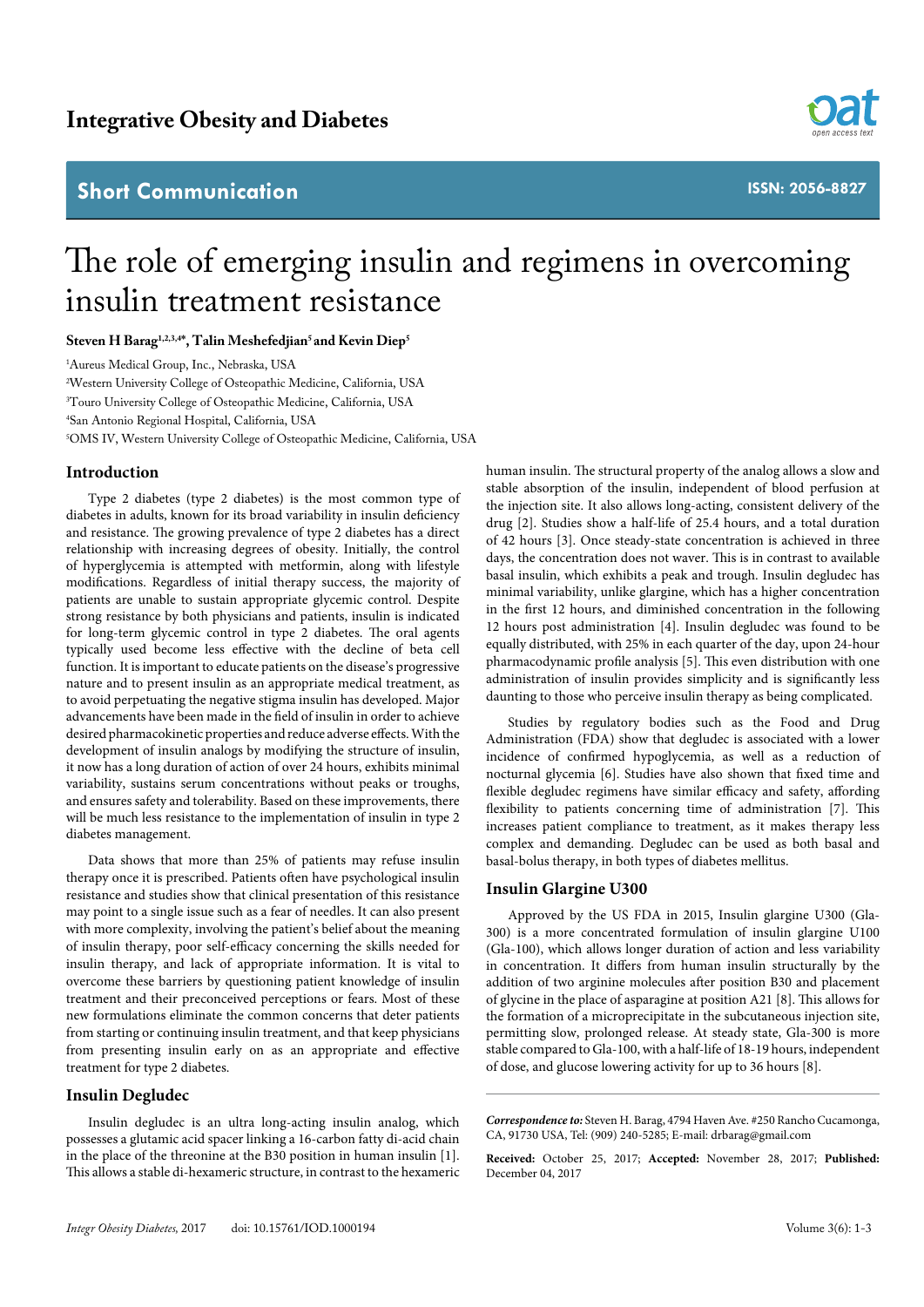Randomized controlled clinical studies have shown that Gla-300 has comparable efficacy to that of Gla-100, but with less risk of hypoglycemia [9]. A meta-analysis of randomized clinical trials demonstrated a 31% lower relative difference in the annualized rate of nocturnal hypoglycemic events over a six-month period for Gla-300 compared to Gla-100 [10]. This is significant, as hypoglycemic episodes are associated with diminished work productivity and increased, avoidable healthcare utilization. The costs of hypoglycemia secondary to insulin treatment are estimated to be about \$2,000 per person, annually. A study shows that nocturnal hypoglycemic events are associated with increased self-monitoring of glucose, and about 15% of the patients reduced insulin dosage to prevent reoccurrence, which can be detrimental to long term, overall glycemic control [11].

Similar to insulin degludec, Gla-300's long duration of action enables flexible dosing, while maintaining efficacy and safety. Patient non-compliance to medication is highly attributable to the complexity and burden of the treatment. Frequency of administration is inversely related to compliance. A less restricted regimen with the same results will increase patient cooperation and increase quality of care. In a study comparing flexible dosing  $(24 +/-$  up to three hours) and fixed dosing (24 hours) over a 12 week period, measuring efficacy with the change in hemoglobin A1C, changes in fasting blood glucose and daily insulin doses, administration with the flexible dosing time of within a three hour window before or after 24 hours of the last dose had no effect on glycemic control and incidence of hypoglycemia [12].

### **GLP-1 Agonist/Basal Insulin Combination**

On November 21, 2016, the US FDA approved an insulin glargine/ lixisenatide 100 units/mL and 33 mcg/mL combination injectable for the treatment of type 2 diabetes inadequately controlled on basal insulin or lixisenatide. This therapy has been offered as a once-daily injectable.

In 2016, the efficacy and safety of iGlarLixi was studied. Patients receiving iGlarLixi reached an average hemoglobin A1c of 6.9% versus 7.5% in the group that received iGlar. Patients receiving the iGlarLixi also had a mean body weight decline by 0.7kg compared to an increase of 0.7kg with iGlar. Symptomatic hypoglycemia with a blood sugar of <70mg/dL was comparable between both groups [13].

The US FDA also approved an insulin/GLP-1 agonist combination with insulin degludec/liraglutide 100 units/mL and 3.6 mg/mL for the treatment of type 2 diabetes patients who are inadequately controlled on basal insulin or liraglutide.

Studies conducted regarding dual treatment with degludec and liraglutide have demonstrated efficacy in lowering hemoglobin A1c, reducing weight gain, while demonstrating similar adverse events to insulin glargine [14].

Weight gain is a prominent deterrent for diabetic patients. Type 2 diabetics are highly encouraged to lose weight and have an optimal BMI, so it does not seem logical to patients to be taking a medication that is contradictory. This combination injectable, along with the other new insulin formulations, maintains weight, or may even potentially cause weight loss in some patients, which would make them more inclined to follow the treatment plan.

The single-dose injection delivery system of these GLP-1 agonist/ basal insulin combinations provides convenience for hyperglycemic management. Rather than scheduling timing of insulin injections along with oral medications, this regimen only requires a single daily dose in the morning. The reduction in frequency and complexity of diabetic management will allow for improvements in patient compliance to diabetic management.

#### **Discussion and Conclusion**

The prevalence of in the US population continues to rise and is a major cause of blindness, kidney failure, heart attacks, stroke, and amputations [15]. Though insulin remains the most effective treatment for glycemic control in type 2 diabetics, patients are reluctant to start insulin. The number of individuals requiring management of type 2 diabetes will also continuously rise. With the problems faced with modern day treatment such as patient resistance to insulin therapy, inadequate glycemic control, risks of hypoglycemia, and weight gain, controlling this chronic disease will be difficult [16]. The pharmaceutical market has been responsive to patient insulin non-compliance with the expansion of insulin analogs in recent years [17]. The development of new insulin and insulin/GLP-1 agonist combinations provide possible alternatives to the traditional management of hyperglycemia in type 2 diabetes.

The advances in needle technology implemented in these new therapeutic regimens may improve patient compliance. The traditional use of hypodermic needles has been widely unpopular due to anxiety, pain, and needle phobia [18]. The development of shorter and narrower needles has helped in alleviating injection discomfort [19] and can reduce pain and increase patient compliance [20].

With the reduced risk of hypoglycemia and weight loss seen in basal insulin/GLP-1 agonist combinations, patient adherence to insulin therapy may improve and allow for proper glycemic control. The development of novel insulin therapies for type 2 diabetes make this an exciting time for resolving the issues physicians and patients have faced with the active avoidance of insulin treatment in the management of this progressive and ubiquitous disease [21].

#### **Author Contributions**

S.B. wrote the manuscript and researched data. T.M and K.D. researched data.

#### **Guarantor statement**

Dr. Steven Barag is the guarantor of this work and, as such, had full access to all the data in the study and takes responsibility for the integrity of the data and the accuracy of the data analysis.

#### **References**

- 1. Mathieu C, Hollander P, Miranda-Palma B, Cooper J, Franek E, et al. (2013) Efficacy and safety of insulin degludec in a flexible dosing regimen vs. insulin glargine in patients with type 1 diabetes (BEGIN: Flex T1): a 26-week randomized, treat-to-target trial with a 26-week extension. *J Clin Endocrinol Metab* 98: 1154-1162. [[Crossref\]](https://www.ncbi.nlm.nih.gov/pubmed/23393185)
- 2. Nishimura E, Rensen AO, Falckhansen BO, Stidsen C, Olsen GS, et al. (2012) Insulin degludec is a new generation ultra-long acting basal insulin designed to maintain full metabolic effect while minimizing mitogenic potential. American Diabetes Association (ADA) 70th Scientific Sessions: Abstract 1406-P.
- 3. Shah ND, Mullan RJ, Breslin M, Yawn BP, Ting HH, et al. (2010) Translating comparative effectiveness into practice: the case of diabetes medications. *Med Care*  48: S153-158. [[Crossref\]](http://www.ncbi.nlm.nih.gov/pubmed/20473211)
- 4. Heise T, Hermanski L, Nosek L, Feldman A, Rasmussen S, et al. (2012) Insulin degludec: four times lower pharmacodynamic variability than insulin glargine under steady-state conditions in type 1 diabetes. *Diabetes Obes Metab* 14: 859-864. [[Crossref\]](https://www.ncbi.nlm.nih.gov/pubmed/22594461)
- 5. Kurzhals P, Heise T, Strauss HM, Bøttcher SG, Granhall C, et al. (2011) Multi-hexamer formation is the underlying mechanism behind the ultra-long glucose-lowering effect of insulin degludec. *Diabetes* 60: LB12.